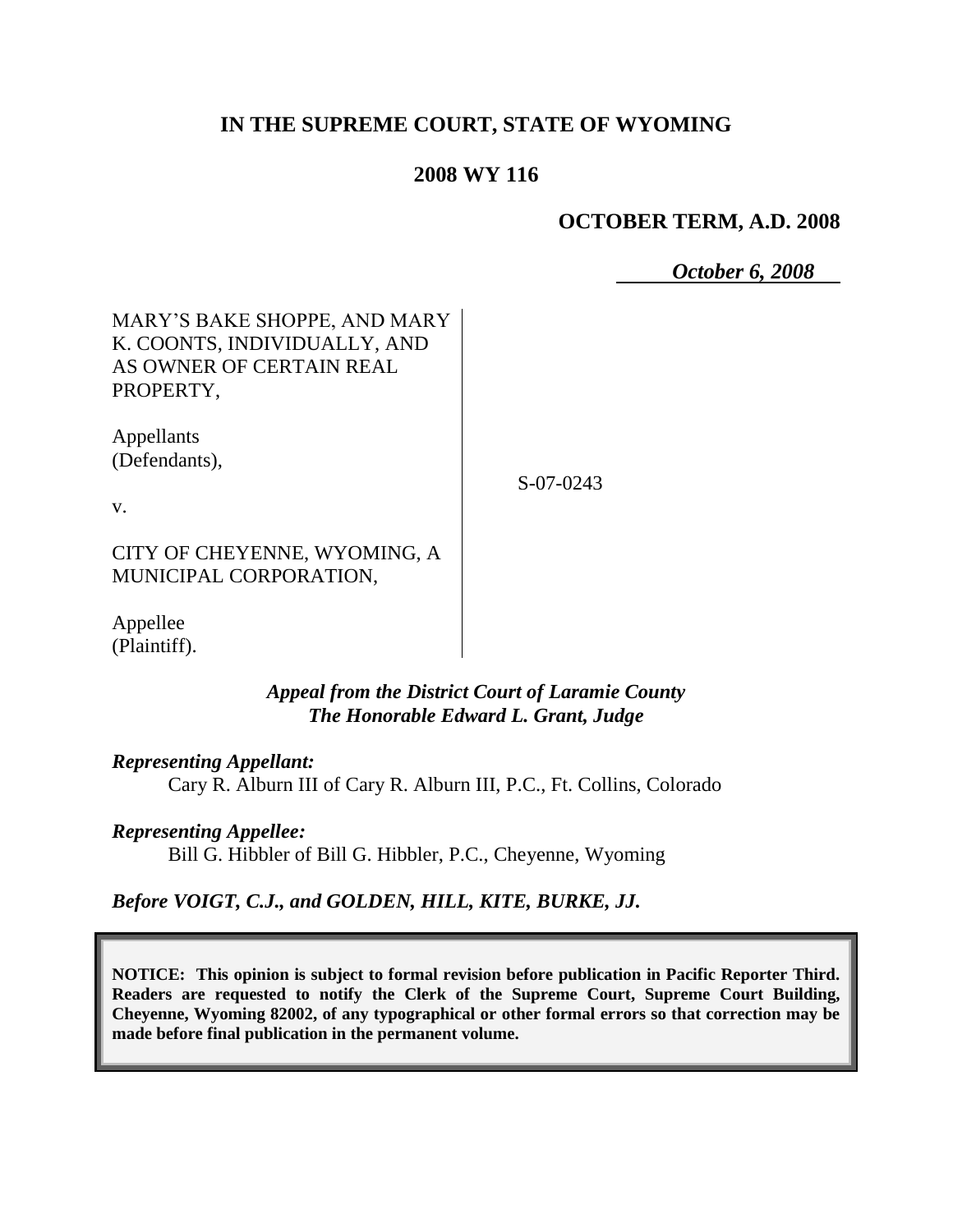### **GOLDEN**, Justice.

[¶1] Mary Coonts owned and operated a business known as Mary's Bake Shoppe. She also owned the building housing her business. In 2004, the building was severely damaged by fire. The City of Cheyenne determined the fire-damaged building posed a hazard to people's health and safety and notified Coonts that it was condemning the building. Shortly after Coonts received the first notice of condemnation, the City decided the building's condition had deteriorated to the point where it posed an immediate threat and would have to be demolished on an emergency basis. Since Coonts had not contacted the City regarding demolition, the City hired its own contractor. The City held Coonts responsible for the costs of demolition and removal of her building.

[¶2] Coonts failed to pay the costs of demolition, leading the City to file the instant civil action. The City's action included a claim for repayment of demolition costs and for the foreclosure of its cost-of-demolition lien. The district court granted summary judgment to the City on its claims. We affirm.

#### **ISSUES**

[¶3] Coonts presents the following three statements as her issues:

**ISSUE I:** It was error for the District Court to grant Summary Judgment to Appellee, because the pleadings, depositions, answers to interrogatories, together with the affidavits, showed that there were genuine issues as to material facts and that Appellee was not entitled to judgment as a matter of law.

**ISSUE II:** It was error for the District Court not to grant Summary Judgment to Appellants, because the pleadings, depositions, answers to interrogatories, together with the affidavits, showed that Appellee could not prevail in a trial on the merits, so that Appellants were entitled to Summary Judgment as a matter of law.

**ISSUE III:** It was error and an abuse of discretion for the District Court not to grant Appellants' *DEFENDANTS' MOTION TO COMPEL DISCOVERY* in full, because by Appellee City's withholding most of the investigative reports sought by Appellants' *MOTION* and the District Court's denial of access to all but a very small portion of those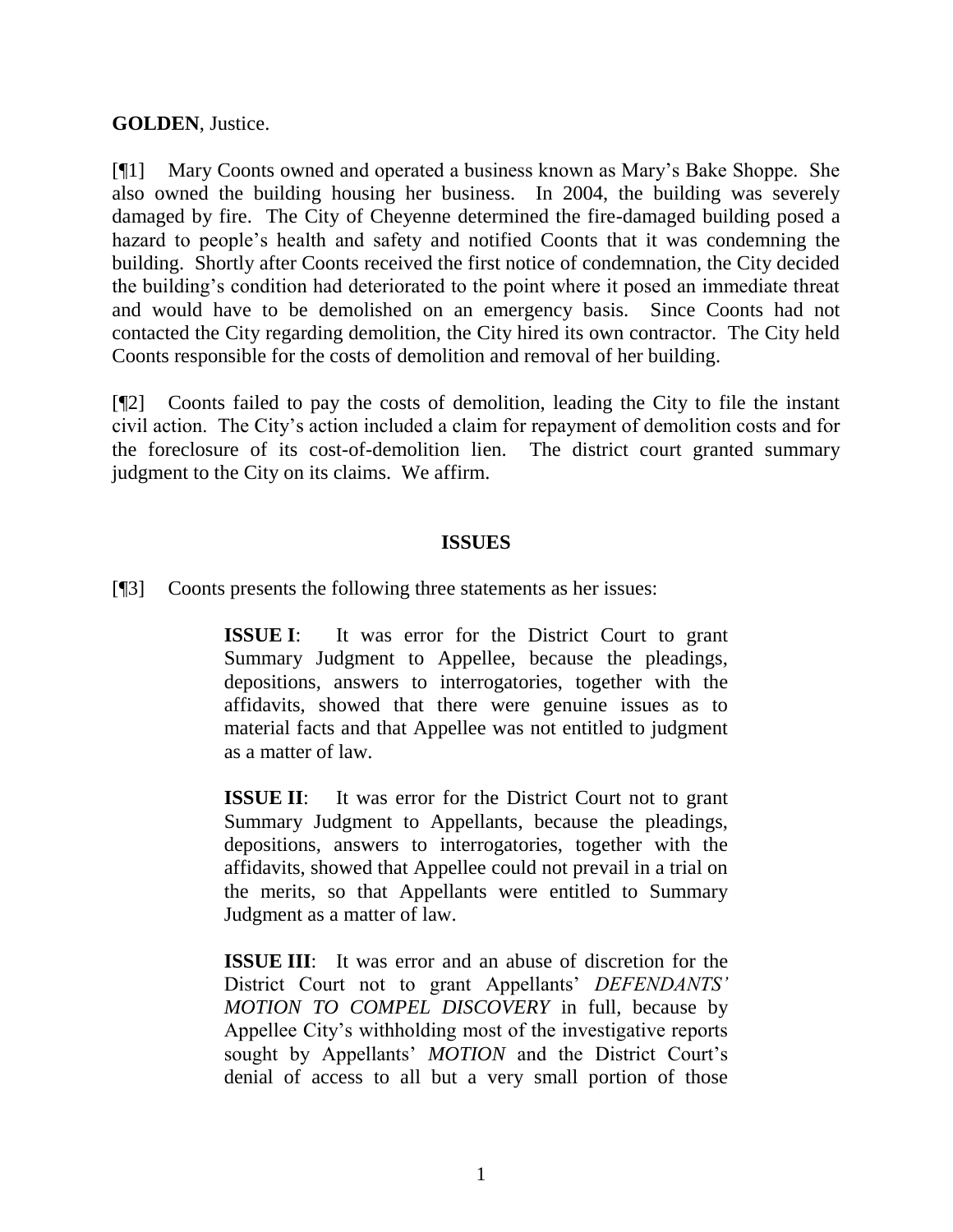investigative reports, Appellants were denied due process and were unable to effectively defend.

[¶4] Issues I and II are too broad to be useful. The language does nothing more than remind us that this appeal is from the grant of a summary judgment against Coonts. The presentation of such broad issues is exactly what Wyoming Rule of Appellate Procedure 7.01(d) is intended to prevent.<sup>1</sup> The Rule exists to provide a direct roadmap to this Court of the coming arguments. In the instant appeal, because there is no appropriate listing of the issues, this Court is put in the highly undesirable position of having to independently scour Coonts' brief in order to determine her specific allegations of error. We will do our best to determine Coonts' points of error, but Coonts bears the risk that we might miss something buried in her brief. $<sup>2</sup>$ </sup>

# **FACTS**

[¶5] A structural fire on December 27, 2004, severely damaged two adjoined buildings in the 200 block of West  $16<sup>th</sup>$  Street in Cheyenne. One building was owned by Mary Coonts and housed her business known as Mary's Bake Shoppe. The other building housed a business known as Wyoming Home. On December 28, at the request of the City's Chief Building Officer (CBO), Bruce Wilson, a structural engineer, Robert Clary, inspected the damaged buildings. Clary concluded both buildings would have to be demolished. He expressly pointed out that the roof and certain walls of Coonts' building were unstable and it was probable they would collapse. Numerous photos, taken December 28, 2004, were attached to his written report.

[¶6] On January 6, 2005, Coonts attended a meeting for the fire-affected property owners. The meeting was attended by several city officials, including CBO Wilson and Clary. During the meeting, CBO Wilson confirmed that Coonts' building would have to be demolished.

[¶7] Early in January, the owner of the Wyoming Home building hired Spiegelberg Lumber & Building Co. to perform the demolition of her building. On January 20, 2005, Coonts contacted Spiegelberg for a bid for the demolition of her building. On January 21, Clary reinspected the buildings. Clary wrote Speigelberg on January 23, confirming Coonts' building required complete demolition. Clary stated: "The east part of the site, Mary's Bake Shoppe, is totally destroyed by fire and what hasn't collapsed will eventually."

<sup>&</sup>lt;sup>1</sup> W.R.A.P. 7.01(d) requires an individualized statement of the specific issues presented for this Court's review.

<sup>2</sup> We commend to appellate court practitioners Bryan A. Garner, The Deep Issue: A New Approach to Framing Legal Questions, 5 Scribes J. Legal Writing 1-39 ( 1994-1995).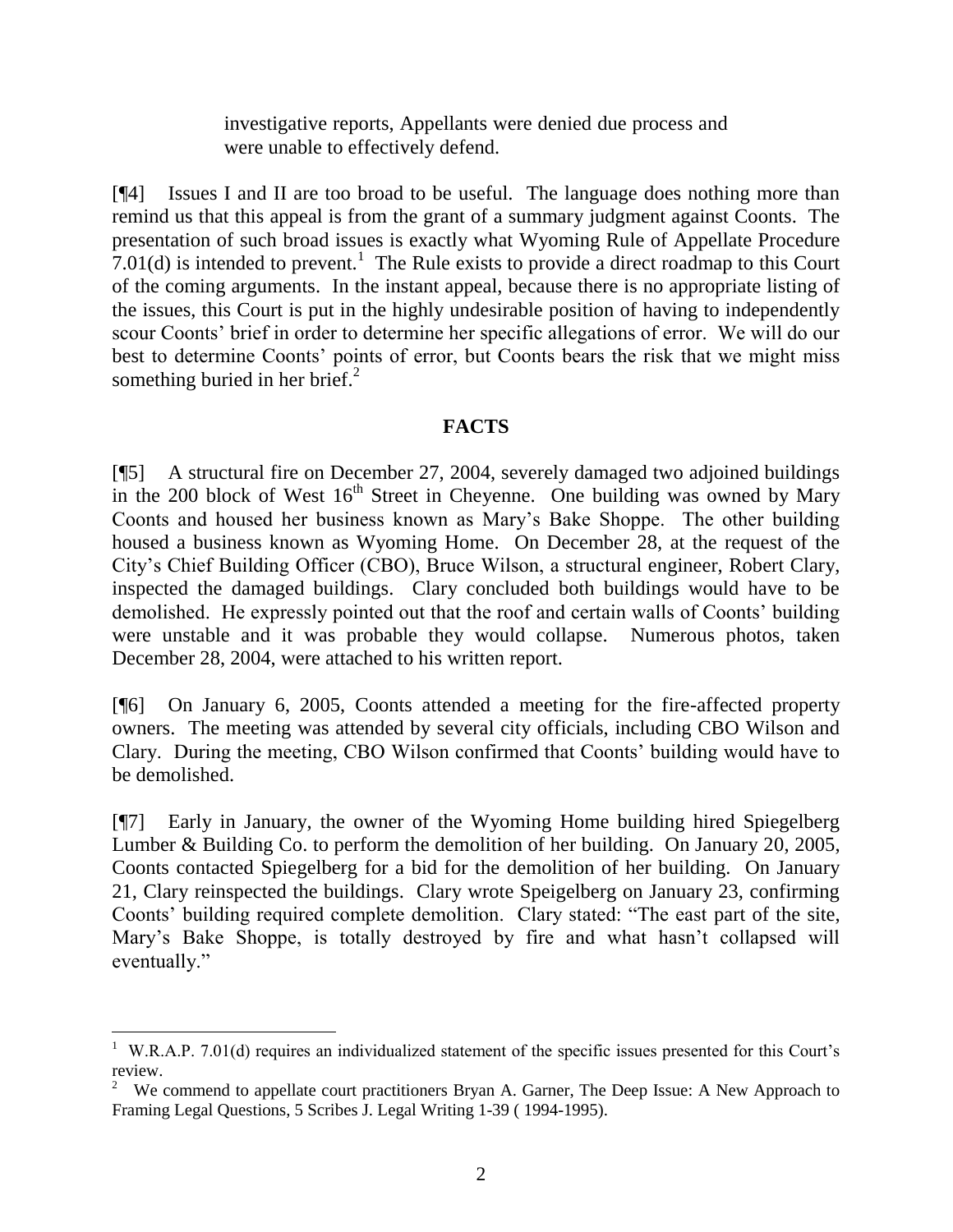[¶8] On January 26, Spiegelberg delivered its bid to Coonts. The amount of the bid was \$78,750.00 to \$81,575.00. The price did not include the cost of the building permit or "concrete slab removal, foundations, footings, shoring or selective demolition that will occur at the sawcutting areas at adjacent buildings." It also did not include ten percent overhead profit to be added to the final bill. Finally, the bid was based on an anticipated ten calendar day schedule. The bid provided for a charge of \$130.00 per day for any subsequent days. Coonts immediately e-mailed Spiegelberg and told him she was going to procure a second bid before deciding on whether to accept its bid. On January 28, Coonts met at the building site with a representative from S&S Builders, LLC, to obtain a demolition bid from it. S&S submitted its bid later that afternoon for \$114,426.00, for "demolition down to the existing basement floor." Coonts never accepted either bid.

[¶9] On January 28, Spiegelberg began demolition work on the Wyoming Home building. CBO Wilson decided that he could no longer wait for Coonts to arrange for the demolition of her building on her own accord. Therefore, he issued a formal Notice and Order of condemnation. The Notice and Order, dated January 28, 2005, gave Coonts two days to obtain necessary permits to demolish and remove the structure and fourteen days to complete demolition. The notice also informed Coonts she had the right to appeal the order to the City Board of Appeals within twenty days. The Notice and Order was handdelivered to Coonts' attorney the same day, and Coonts was immediately informed of it. CBO Wilson never received any response from Coonts to the Notice and Order.

[¶10] On February 3, 2005, CBO Wilson returned to the building site. He had a continuing concern about the unstable walls and roof of Coonts' building. The risk of collapse of these structures had been increased by the freeze and thaw cycle to which the building had been subjected. Given these conditions, and after further inspecting the building, CBO Wilson determined that the building condition had deteriorated to the point where it posed an imminent danger to public safety. He issued an emergency condemnation Notice and Order.

[¶11] This new Notice and Order informed Coonts that CBO Wilson had re-inspected the building and determined demolition had to begin immediately because of the building's dangerous condition. Further, because of the emergent situation, the City would arrange for the immediate demolition and removal of the building and the cost therefore "shall be charged against the real estate upon which the structure is located and shall be secured by a lien upon such real estate." The Notice and Order also informed Coonts she had twenty days to appeal.

[¶12] The City hired Spiegelberg to do the demolition and removal of Coonts' building. The contract between the City and Spiegelberg was essentially based on the bid Spiegelberg had presented to Coonts. Spiegelberg began work on February 3 and finished on February 28. Clary inspected the building on February 20, at which time he reported demolition and removal was complete except for some site cleanup. CBO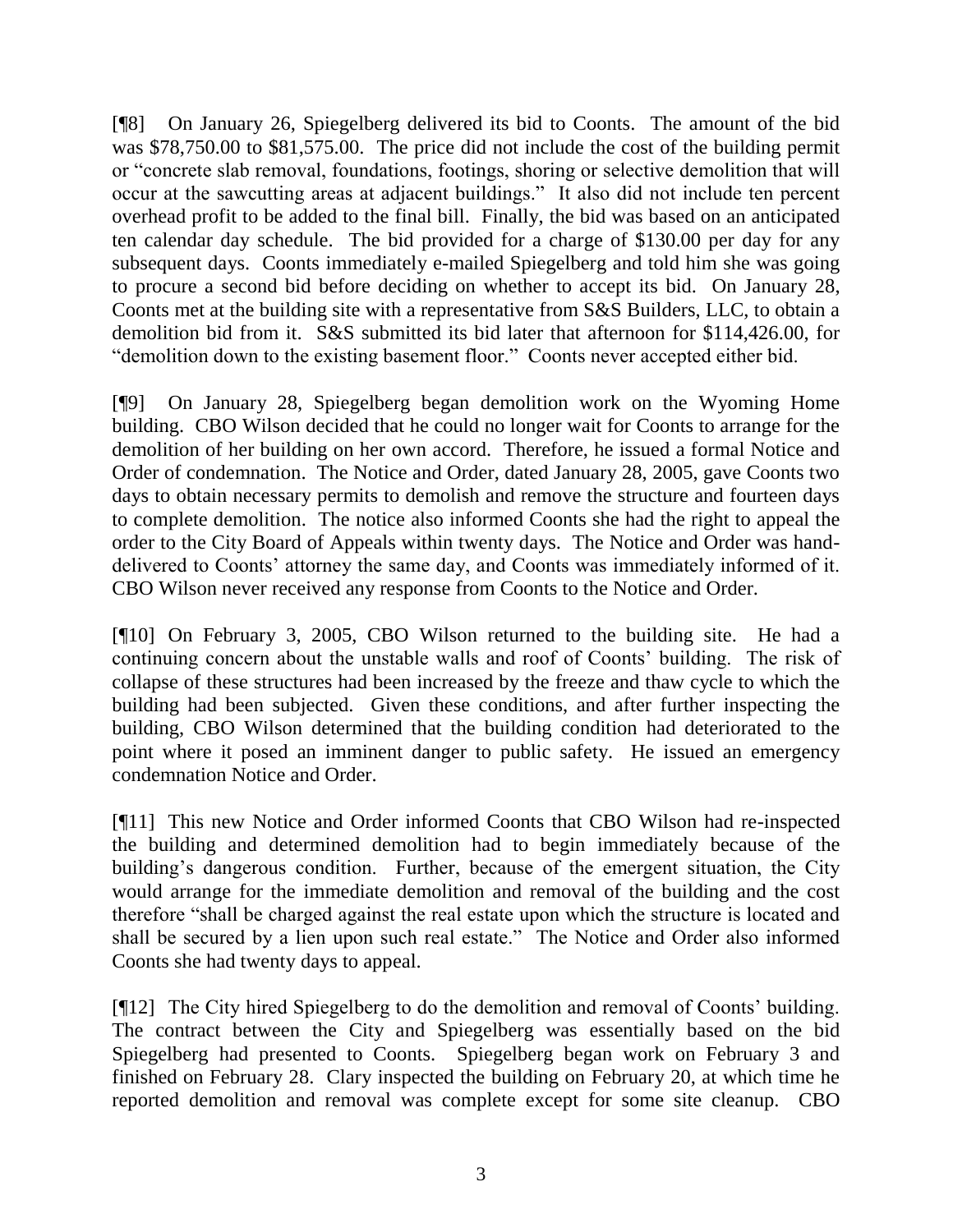Wilson testified that the site was completely demolished and cleaned up as required by the contract. Spiegelberg submitted an itemized bill to the City for \$104,817.15, which amount the City paid.

[¶13] The City held Coonts responsible for the amount paid to Spiegelberg and filed a notice of lien against her property for that amount. Coonts never paid any of the amount owed, nor did she appeal the emergency Notice and Order to object to the demolition of her building or the amount paid to Spiegelberg. On March 31, 2006, the City filed the instant action for damages and foreclosure of the lien against her property. After extensive discovery, the district court granted summary judgment in favor of the City on both counts.

## **DISCUSSION**

### *Standard of Review*

[¶14] As we possess the same materials as the district court and are bound by the same legal principles in our review of those materials, our review is de novo. *Hendricks v. Hurley*, 2008 WY 57, ¶ 7, 184 P.3d 680, 682 (Wyo. 2008).

### *Legal Framework*

[¶15] Summary judgment is appropriate when "the pleadings, depositions, answers to interrogatories, and admissions on file, together with the affidavits, if any, show that there is no genuine issue as to any material fact and that the moving party is entitled to a judgment as a matter of law." W.R.C.P. 56(c). The facts are reviewed from the vantage point most favorable to the party opposing the motion, and we give that party the benefit of all favorable inferences that may fairly be drawn from the record. *Sunshine Custom Paints & Body, Inc. v. South Douglas Highway Water & Sewer Dist*., 2007 WY 206, ¶ 8, 173 P.3d 398, 401 (Wyo. 2007); *Pittard v. Great Lakes Aviation*, 2007 WY 64, ¶ 14, 156 P.3d 964, 969 (Wyo. 2007); *Cook v. Shoshone First Bank*, 2006 WY 13, ¶ 11, 126 P.3d 886, 889 (Wyo. 2006). If upon review of the record, doubt exists about the presence of issues of material fact, that doubt must be resolved against the party seeking summary judgment. *Linton v. E.C. Cates Agency, Inc*., 2005 WY 63, ¶ 7, 113 P.3d 26, 28 (Wyo. 2005).

[¶16] The resolution of issues one and two are in large measure resolved by reference to the building ordinances of the City of Cheyenne. The City of Cheyenne has adopted the 2003 International Property Maintenance Code (IPMC). The IPMC provisions apply

> to all existing residential and nonresidential structures and all existing premises and constitute minimum requirements and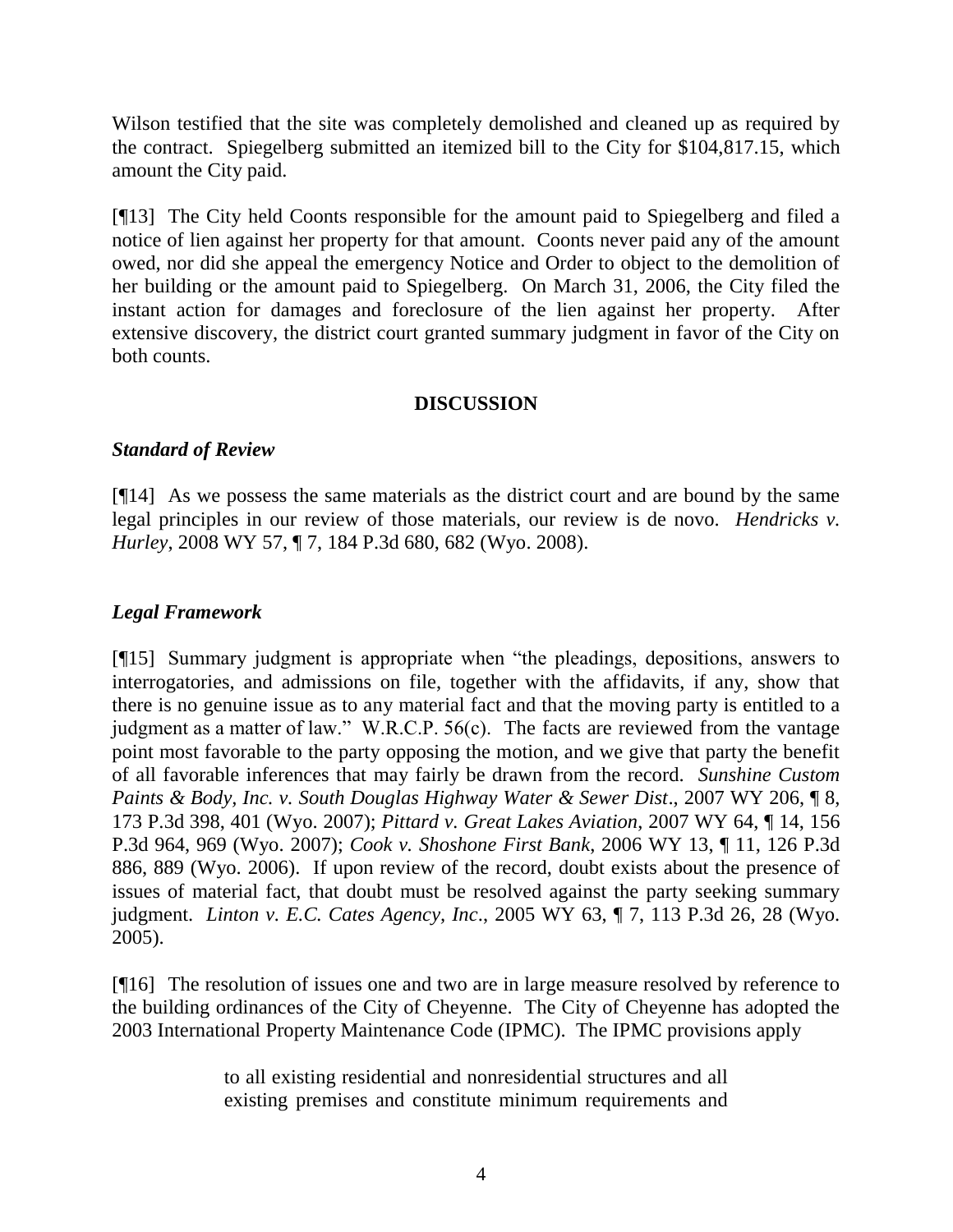standards for premises, structures, equipment and facilities for light, ventilation, space, heating, sanitation, protection from the elements, life safety, safety from fire and other hazards, and for safe and sanitary maintenance; the responsibility of owners, operators and occupants; the occupancy of existing structures and premises, and for administration, enforcement and penalties.

IPMC 101.2.

[¶17] The IPMC creates a department of property maintenance inspection, overseen by a "code official." IPMC 103.1. CBO Wilson is the code official for the City. The code official is responsible for conducting property inspections and issuing notices and orders required under the IPMC. IPMC 104.3, 104.6. Pursuant to the IPMC provisions pertinent to the instant appeal, if the code official identifies a building as unsafe, he may order repairs be undertaken or he may order its demolition if

> in the official's judgment [the building] is so old, dilapidated or has become so out of repair as to be dangerous, unsafe, unsanitary or otherwise unfit for human habitation or occupancy, and such that it is unreasonable to repair the structure[.]

IPMC 110.1. If the code official orders demolition, notice shall be served upon the property owner and posted on the property. IPMC 108.3.

> If the owner of [the] premises fails to comply with a demolition order within the time prescribed, the code official shall cause the structure to be demolished and removed, either through an available public agency or by contract or arrangement with private persons, and the cost of such demolition and removal shall be charged against the real estate upon which the structure is located and shall be a lien upon such real estate.

IPMC 110.3. Emergency situations are handled differently:

When, in the opinion of the code official, there is imminent danger of failure or collapse of a building or structure which endangers life, or when any structure or part of a structure has fallen and life is endangered by the occupation of the structure, . . . the code official is hereby authorized and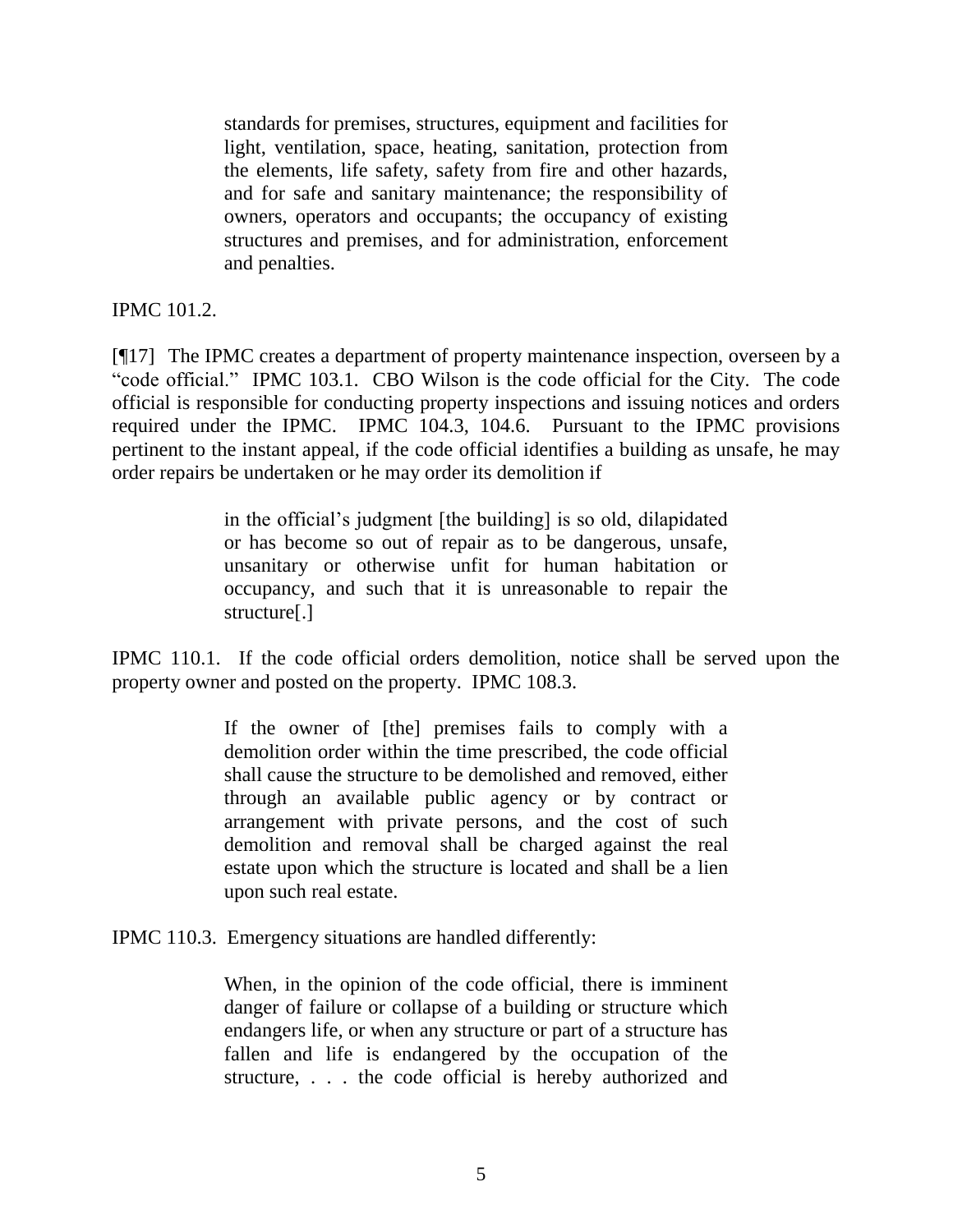empowered to order and require the occupants to vacate the premises forthwith. . . .

Notwithstanding other provisions of this code, whenever, in the opinion of the code official, there is imminent danger due to an unsafe condition, the code official shall order the necessary work to be done, including the boarding up of openings, to render such structure temporarily safe whether or not the legal procedure herein described has been instituted; and shall cause such other action to be taken as the code official deems necessary to meet such emergency.

\* \* \* \*

Costs incurred in the performance of emergency work shall be paid by the jurisdiction. The legal counsel of the jurisdiction shall institute appropriate action against the owner of the premises where the unsafe structure is or was located for the recovery of such costs.

IPMC 109.1, 109.2, 109.5.

[¶18] Under normal circumstances, the IPMC gives the owner of a building subject to a demolition order the right to institute an administrative appeal within twenty days after service of the demolition order. IPMC 111.1. However, if the demolition order is issued as a result of an emergent situation, an administrative appeal, if requested, is afforded after the demolition of the building. IPMC 109.6.

# *Propriety of Summary Judgment in Favor of the City of Cheyenne*

[¶19] Coonts' appellate brief lacks a cohesive framework. She throws out points of error seemingly at random. We've decided the best approach is to treat her points as they arise chronologically.

[¶20] The undisputed evidence is that Coonts' building was completely destroyed by the fire of December 27, 2004. There was evidence from both CBO Wilson and Clary supporting this finding. Coonts herself testified that she personally did not know what condition the building was in structurally, nor did she ever seek an independent evaluation. To the extent Coonts argues her building did not need to be razed, her argument is rejected.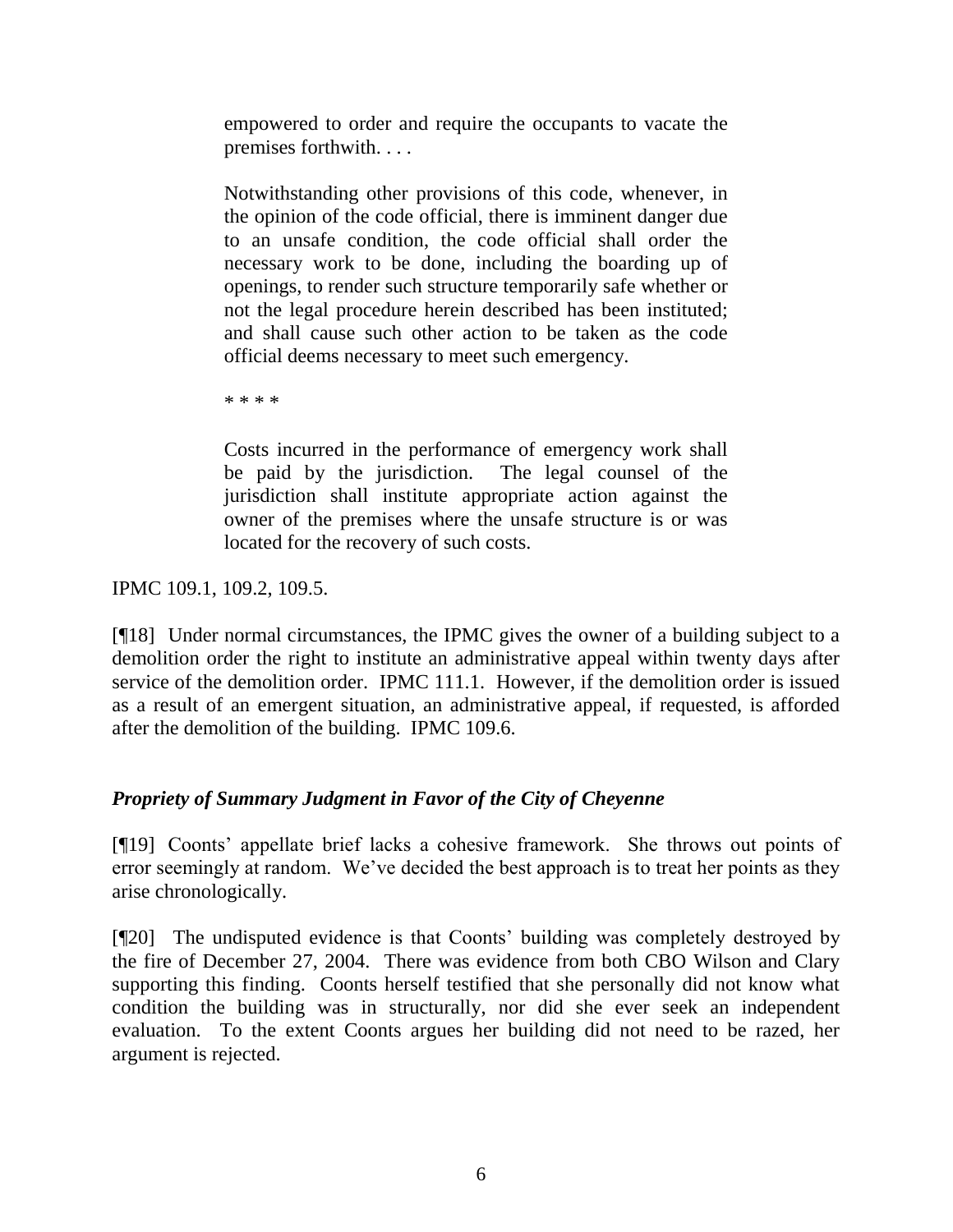[¶21] Coonts was aware, by January 6, 2005, at the latest, of the need to demolish her building when she was informed of the building's condition by CBO Wilson at a property owners meeting. Around the same time, the owner of the Wyoming Home building arranged for the demolition of her building by Spiegelberg. Coonts, however, did not contact Spiegelberg until January 20, 2005. She received Spiegelberg's bid on January 26. She did not accept Speigelberg's bid, but instead sought a second bid from another company. She received the second bid from S&S on January 28. Thus, on January 28, she had two bids in hand, but had accepted neither.

[¶22] CBO Wilson, obviously feeling like he needed to move things along, issued an official condemnation Notice and Order on January 28. Coonts argues there were several deficiencies with this first order. Be that as it may, the first order was superseded by the emergency order and is therefore irrelevant to our discussion.

[¶23] On February 3, 2005, CBO Wilson ordered the emergency demolition of the building and took all appropriate action as required by the IPMC, including sending a new Notice and Order to Coonts. Coonts strongly contends the condition of her building did not warrant emergency demolition. The IPMC leaves the decision solely to the discretion of the code official, in this case CBO Wilson. CBO Wilson testified in his deposition that, between January 28 and February 3, the building condition deteriorated to the point that it had become an imminent danger. Coonts submitted no evidence to the contrary.<sup>3</sup>

[¶24] Coonts takes issue with the process followed in hiring Spiegelberg. She contends the City was required to follow the mandates of Wyo. Stat. Ann. § 15-1-113, "Contracts for Public Improvements." By its very title, it does not apply to the instant situation. Indeed, if further confirmation is needed, Wyo. Stat. Ann. § 15-1-113(a) (LexisNexis 2007) expressly excludes contracts for emergency work from its coverage.

[¶25] The IPMC, which did govern the situation, mandated CBO Wilson take immediate action to eliminate the imminent danger posed by the deteriorating condition of Coonts' building. Spiegelberg was already mobilized on site because of its work on the Wyoming Home building, allowing for immediate response to CBO Wilson's safety concerns. Under the circumstances, CBO Wilson's action in hiring Spiegelberg to undertake the demolition and removal of Coonts' building was reasonable.

[¶26] Coonts next argues the City should never have paid Spiegelberg's invoice. She alleges Spiegelberg did not properly complete the job. For support, she relies on one photograph taken January 5, 2006, and several other photographs, as well as a video,

 <sup>3</sup> Coonts throws out one line to the effect that Speigelberg may have caused the emergency situation by "improvident actions" it took at the direction of the City. She offers no further argument and absolutely no evidentiary support for this allegation.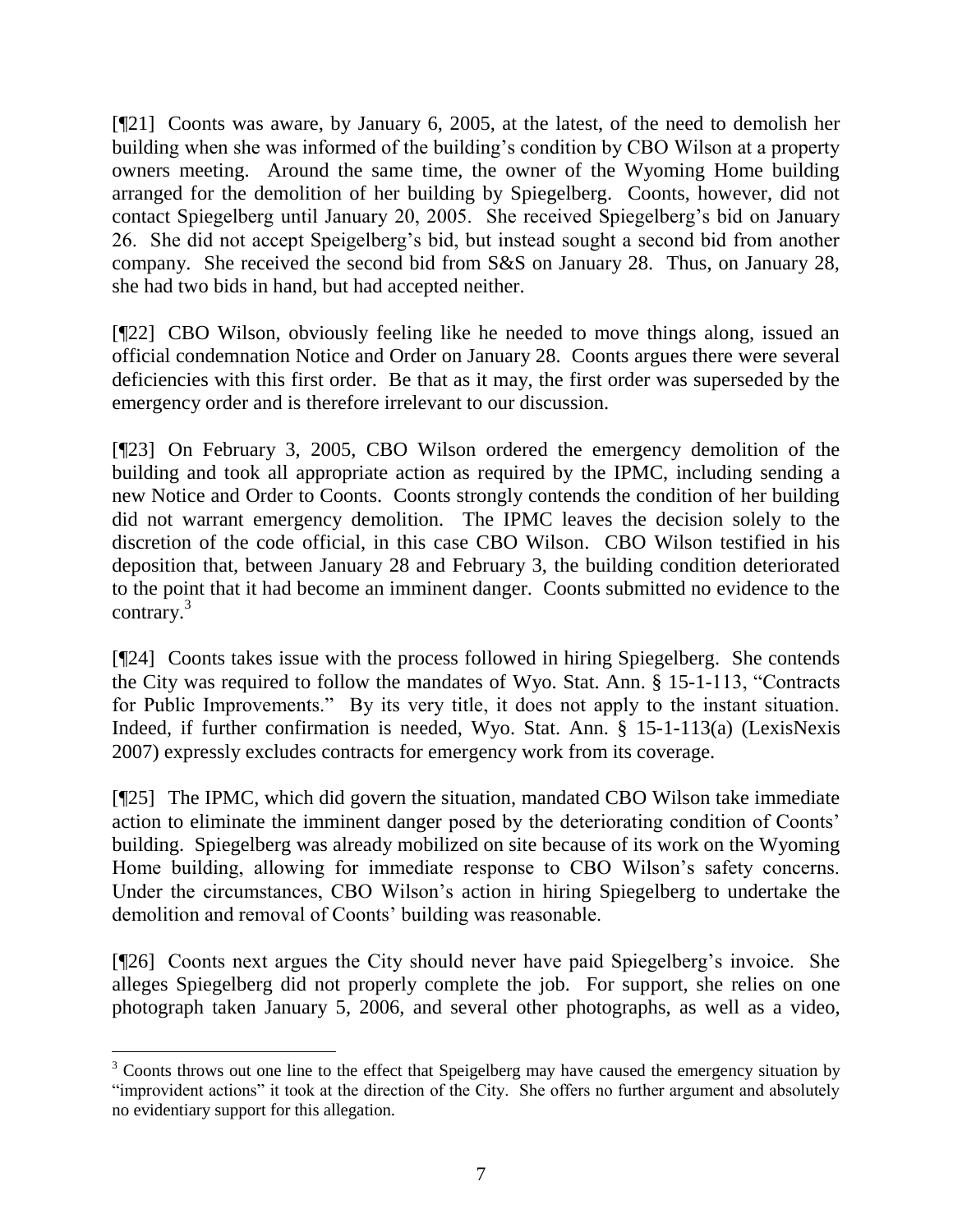taken November 23, 2006. Needless to say, this photographic and video evidence is not indicative of the condition of the property on February 28, 2005, when Spiegelberg completed its work at the building site. There is no evidence Spiegelberg performed in anything other than a competent, workmanlike manner. Instead, the specific evidence from both Clary and CBO Wilson is that Spiegelberg completed its work in accordance with the conditions of the contract.

[¶27] Coonts also complains the amount charged by Spiegelberg was excessive. Her point of comparison is Spiegelberg's initial bid of \$78,750.00 to \$81,575.00. Coonts ignores, however, the contingencies contained in the bid. Coonts complains Spiegelberg's invoice was inadequate for a meaningful decision to be made as to the appropriateness of the extra charges. Spiegelberg's invoice, however, lists separate charges for demolition, the building permit, shoring, saw cutting, crane services and ten percent profit. We find nothing untoward in Spiegelberg's billing. The invoice is adequate to sustain Spiegelberg's final charge and justify the City's payment thereof.<sup>4</sup>

[¶28] Coonts' attack moves on to the lien. She claims the City never properly perfected a lien against her property because it did not follow the procedures required to perfect a mechanics lien as set forth in Wyo. Stat. Ann. §§ 29-1-101 through 29-8-109. Title 29, however, defines a "lien claimant" as "any person who claims a lien under this title pursuant to a contract for improvement of property entered into by an owner of property." Wyo. Stat. Ann. § 29-1-201(a)(iv) (LexisNexis 2007). Title 29 therefore does not apply to the instant situation, where it was the City that entered into the contract, not the owner.

[¶29] We return, therefore, to the IPMC. The IPMC requires the City to pay emergency demolition costs and creates an automatic lien against Coonts' property for the recovery of such costs – "the cost of such demolition and removal shall be charged against the real estate upon which the structure is located and shall be a lien upon such real estate." IPMC 110.3. By the terms of the IPMC, this lien came into existence, and was effective as between the City and Coonts, at the time the City paid Spiegelberg. No filing was necessary to validate the lien as between the city and Coonts. The lien existed by ordinance and was properly judicially foreclosed.

## *Discovery*

l

[¶30] Coonts requested the production of all investigative reports in the possession of the City regarding the causation of the fire that destroyed her building, whether originated by city employees or others. The City filed a motion for a protective order on the grounds that the documents related to an on-going criminal investigation and did not

<sup>&</sup>lt;sup>4</sup> It is especially difficult to believe Spiegelberg's final invoice was excessive when it was almost \$10,000 less than S&S's bid.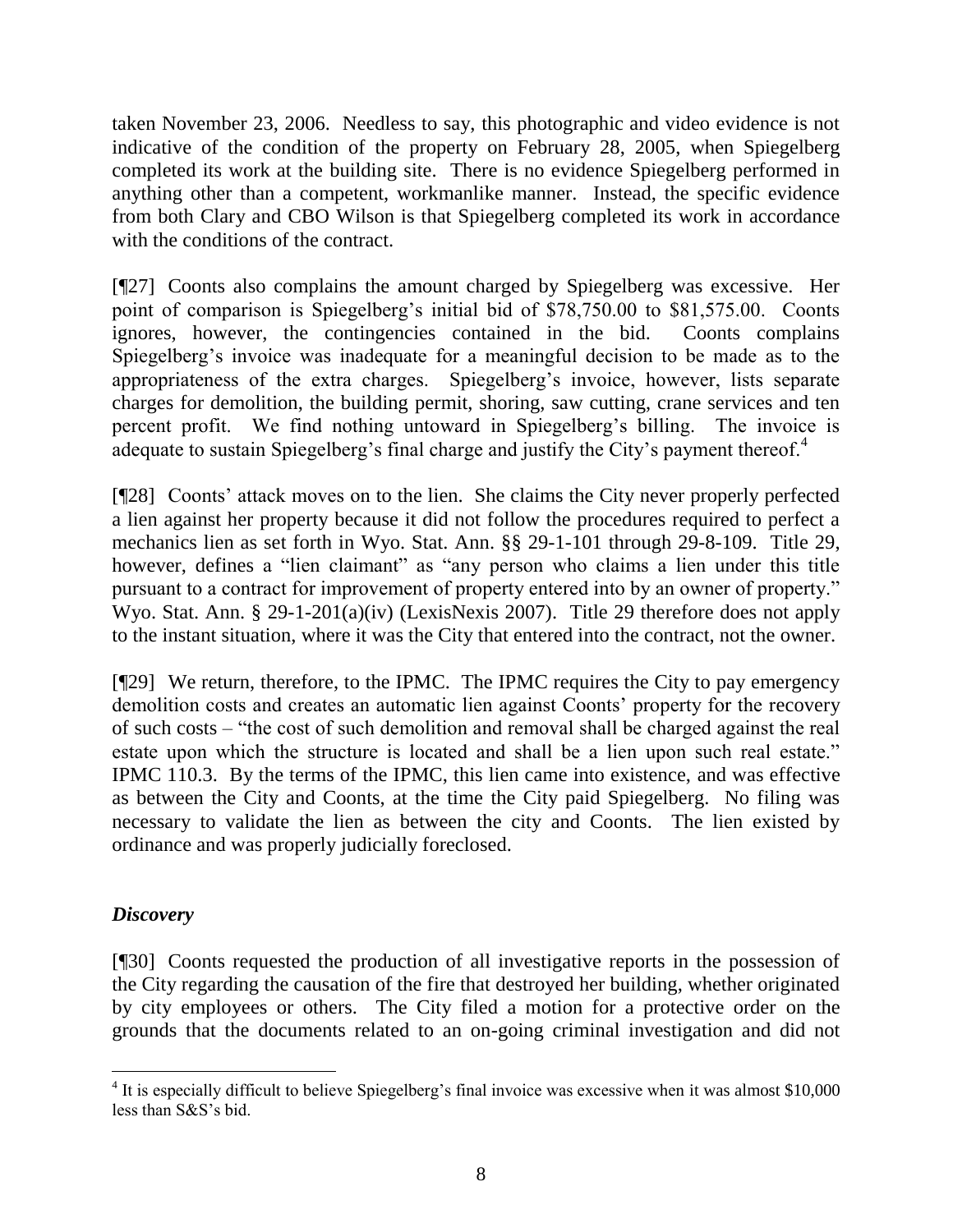contain any relevant information nor could they lead to the discovery of admissible evidence. The district court reviewed the documents in camera, released a few of the records, but granted the protective order as to all other documents.

[¶31] The record on appeal contains the sealed documents the district court reviewed in camera. For the sake of brevity, we have simply reviewed these documents. We agree with the district court that none of the protected documents contain relevant information or information that might lead to relevant evidence. Thus, even if there was any error on the part of the district court in protecting these documents from discovery, it is harmless.<sup>5</sup>

# *Legal Action*

[¶32] Finally, Coonts makes two general arguments regarding the underlying action. First, she moved to dismiss the case as to "Mary's Bake Shoppe" at the beginning of the action. Coonts points out that Mary's Bake Shoppe is merely a trade name under which she conducted business. As such, Coonts claims Mary's Bake Shoppe is not a proper party to this action. Coonts is partially correct. Mary's Bake Shoppe is not a corporation or other official legal entity with the capacity to be sued. Under these specific facts, however, the name fairly identifies Mary Coonts and as such, there is no absolute prohibition against its use to identify her as a defendant. *See generally* 67A CJS *Parties*, § 170 (2002); *Brand v. Southern Empl. Serv*., 545 S.E.2d 67 (Ga. App. 2001). In essence, Mary's Bake Shoppe is the alter ego of Coonts. As such it is redundant to sue both Coonts individually and Mary's Bake Shoppe. For the sake of simplicity, the action should have been dismissed as to Mary's Bake Shoppe. The judgment, however, is unaffected. There is one judgment, and it is against Coonts, however referred to.

[¶33] Her second objection is that the City did not plead a recognized cause of action for the recovery of money. The first count of the City's complaint was for the recovery of money paid for the demolition and clean-up pursuant to the terms of the IPMC. Coonts argues the IPMC does not create a cause of action. Her argument centers on the language of the IPMC that states: "legal counsel of the jurisdiction shall institute appropriate action against the owner of the premises where the unsafe structure is or was located for recovery of such costs." IPMC 109.5. Coonts argues an "appropriate action" means a recognized action in tort, contract or equity. We disagree. The IPMC created the debt. It also created the authority to recover the debt. The cause of action was properly identified as arising under the IPMC.

<sup>&</sup>lt;sup>5</sup> Coonts' appellate argument is presented within the framework of the Wyoming Public Records Act, Wyo. Stat. Ann. §§ 16-4-201 through 205. Her request for production, however, was made in the context of the instant civil litigation, making her arguments inapt.